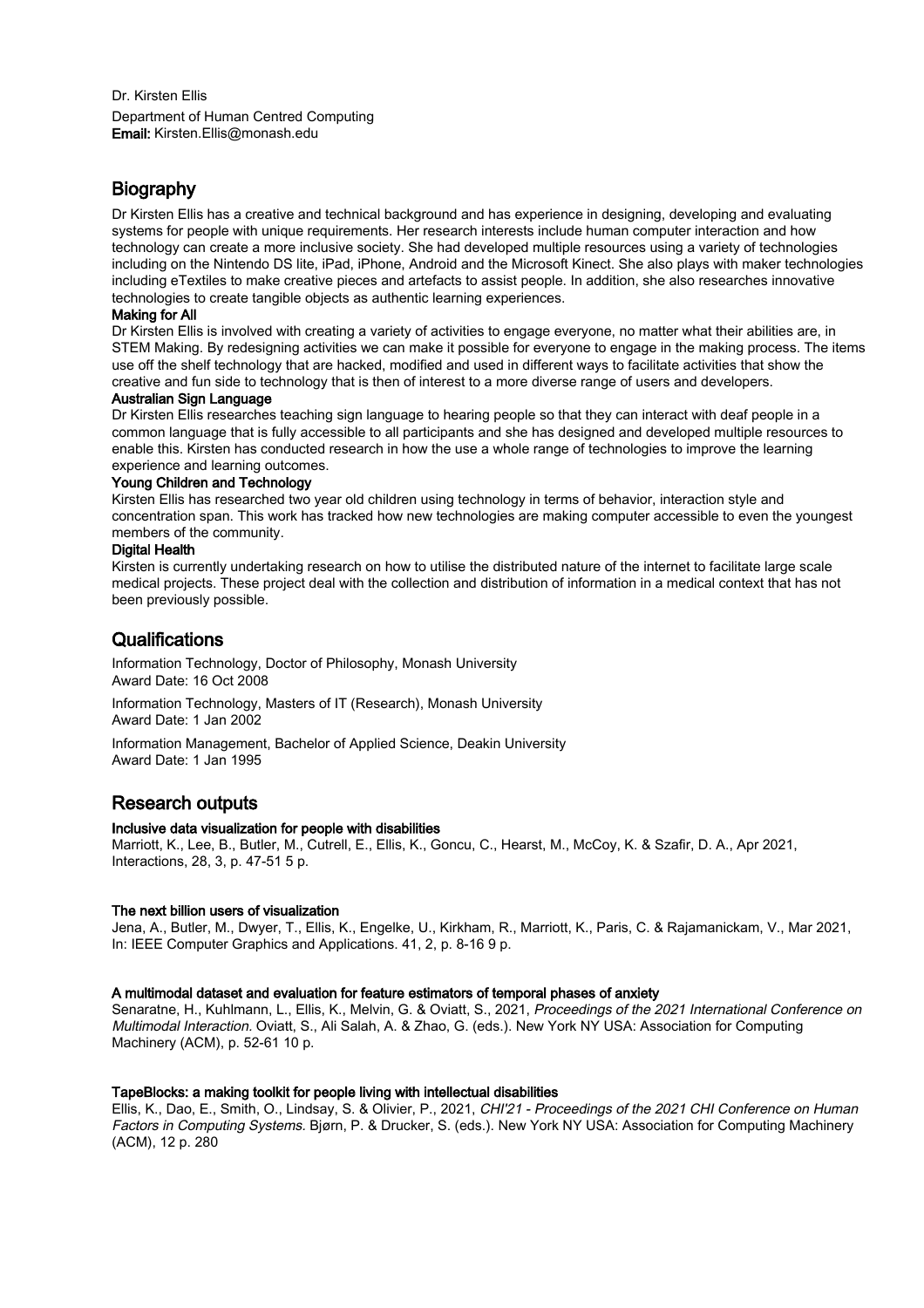## A survey of dynamic parameter setting methods for nature-inspired swarm intelligence algorithms

Phan, H. D., Ellis, K., Barca, J. C. & Dorin, A., Jan 2020, In: Neural Computing and Applications. 32, 2, p. 567-588 22 p.

## Bespoke reflections: creating a one-handed braille keyboard

Ellis, K., De Vent, R., Kirkham, R. & Olivier, P., 2020, ASSETS '20 - The 22nd International ACM SIGACCESS Conference on Computers and Accessibility. Nicolau, H. & Moffatt, K. (eds.). Association for Computing Machinery (ACM) , p. 1-13 13 p. 3417019

#### Feedback strategies for embodied agents to enhance sign language vocabulary learning

Phan, H. D., Ellis, K., Dorin, A. & Olivier, P., 2020, Proceedings of the 20th ACM International Conference on Intelligent Virtual Agents, IVA 2020. Vilhjalmsson, H., Sequeira, P. & S. Cross, E. (eds.). New York NY USA: Association for Computing Machinery (ACM), 8 p. 47

## Building capacity: eTextile tactile storybook workshops

Holloway, L., Ellis, K. & Curtin, L., 2019, ASSETS '19 - The 21st International ACM SIGACCESS Conference on Computers and Accessibility. Azenkot, S. & Kane, S. (eds.). New York NY USA: Association for Computing Machinery (ACM), p. 597-599 3 p.

#### Designing efficacious mobile technologies for anxiety self-regulation

Senaratne, H., Ellis, K., Oviatt, S. & Melvin, G., 2019, Extended Abstracts of the 2019 CHI Conference on Human Factors in Computing Systems. Cox, A. & Kostakos, V. (eds.). New York NY USA: Association for Computing Machinery (ACM), 6 p. LBW1819

#### MIC, an interactive sign language teaching system

Phan, H. D., Ellis, K. & Dorin, A., 2018, Proceedings of the 30th Australian Computer-Human Interaction Conference (OzCHI 2018): Melbourne 4 – 7 December 2018. McKay, D., Waycott, J., Morrison, A., Hee-Jeong Choi, J., Lugmayr, A., Billinghurst, M., Kelly, R., Buchanan, G. & Stevenson, D. (eds.). New York NY USA: Association for Computing Machinery (ACM), p. 544-547 4 p.

## Toddler techie touch generation

Ellis, K., Power, M. & Albrecht, D. W., 2018, Proceedings of the 2018 Annual Symposium on Computer-Human Interaction in Play. Toups, Z. & Wyeth, P. (eds.). New York NY USA: Association for Computing Machinery (ACM), p. 127-139 13 p.

## Turn it over: a demonstration that spatial keyboards are logical for braille

Ellis, K. & Holloway, L., 2018, ASSETS'18 - Proceedings of the 20th International ACM SIGACCESS Conference on Computers and Accessibility: October 22–24, 2018 Galway, Ireland. McGrenere, J. & Flatla, D. (eds.). New York NY USA: Association for Computing Machinery (ACM), p. 459-461 3 p.

#### Impact of attention training on academic achievement, executive functioning and behaviour in children with developmental disabilities: A randomised controlled trial

Kirk, H., Gray, K., Ellis, K., Taffe, J. & Cornish, K., Mar 2017, In: American Journal on Intellectual and Developmental Disabilities. 122, 2, p. 97-117 21 p.

## Computerised attention training for children with intellectual and developmental disabilities: a randomised controlled trial

Kirk, H. E., Gray, K. M., Ellis, K., Taffe, J. & Cornish, K. M., Dec 2016, In: Journal of Child Psychology and Psychiatry. 57, 12, p. 1380-1389 10 p.

#### A design science exploration of a visual-spatial learning system with feedback

Ellis, K. A., Fisher, J. L., Willoughby, L. J. V. & Barca, J. C., 1 Jan 2015, Proceedings of the 26th Australasian Conference on Information Systems (ACIS 2015). Burstein, F., Scheepers, H. & Deegan, G. (eds.). Adelaide SA Australia: Australasian Conference on Information Systems, p. 1 - 13 13 p.

## Errors and feedback in the beginner Auslan classroom

Willoughby, L. J. V., Linder, S., Ellis, K. A. & Fisher, J. L., 2015, In: Sign Language Studies. 15, 3, p. 322 - 347 26 p.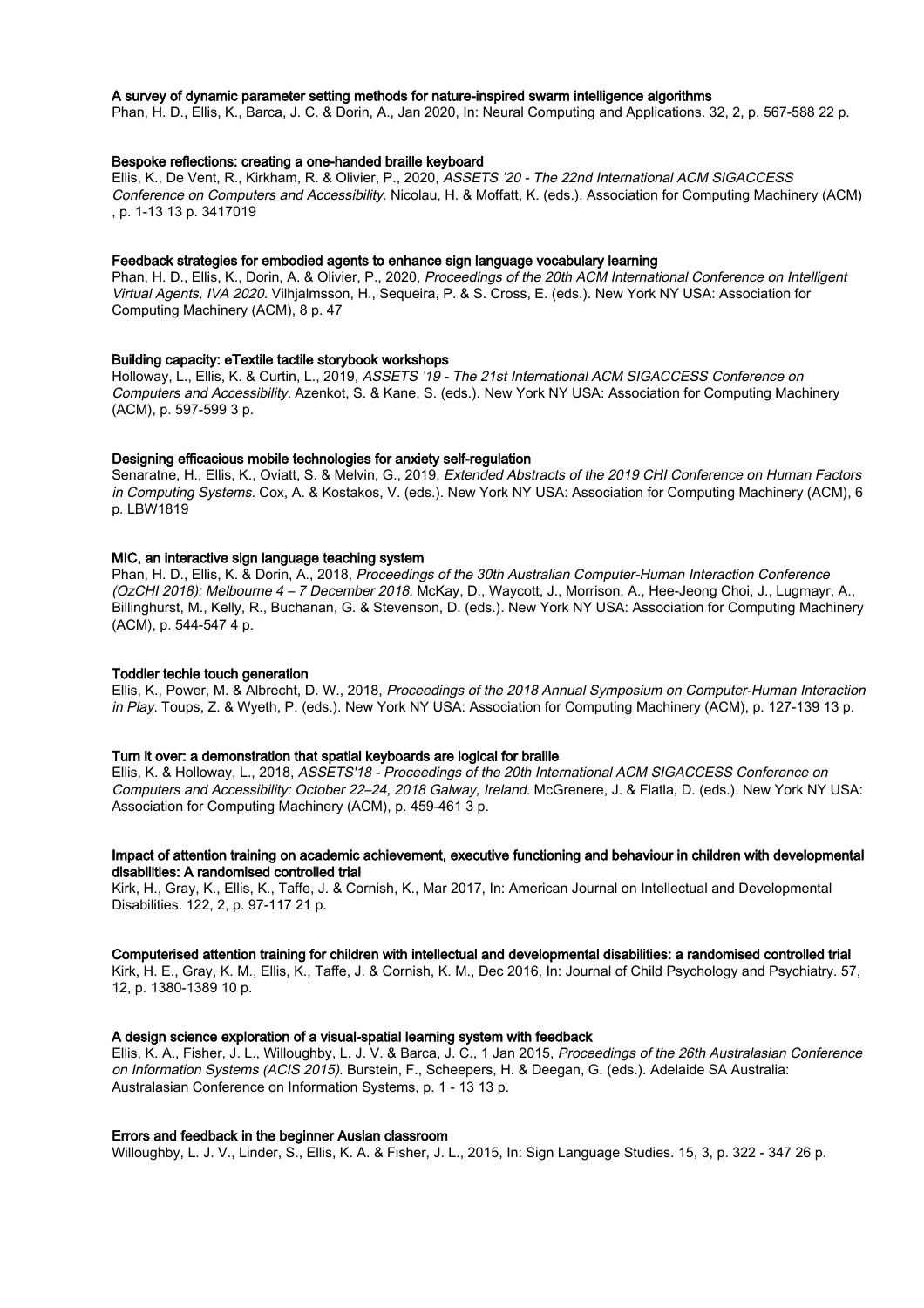## Taking a user centred design approach for designing a system to teach sign language

Fisher, J. L., Ellis, K. A., Willoughby, L. J. V. & Barca, J. C., 2014, Proceedings of the 25th Australasian Conference on Information Systems (ACIS 2014). Wang, W. & Pauleen, D. (eds.). Auckland New Zealand: Australasian Conference on Information Systems, p. 1 - 10 10 p.

## Exploring sensor gloves for teaching children sign language

Ellis, K. A. & Barca, J. C., 2012, In: Advances in Human - Computer Interaction. 2012, p. 1 - 8 8 p.

#### Learning a physical skill via a computer: A case study exploring Australian Sign Language

Ellis, K., Ray, N. & Howard, C., 2011, Proceedings of the 23rd Australian Computer-Human Interaction Conference. Paris, C., Colineau, N., Farrell, V., Farrell, G. & Huang, W. (eds.). New York NY USA: Association for Computing Machinery (ACM), p. 98 - 103 6 p.

#### Playing the game - Effective gender role analysis techniques for computer games

Martin, D. & Ellis, K., 2011, Proceedings of the 23rd Australian Computer-Human Interaction Conference. Paris, C., Colineau, N., Farrell, V., Farrell, G. & Huang, W. (eds.). New York NY USA: Association for Computing Machinery (ACM), p. 185 - 193 9 p.

#### Ethical concerns in usability research involving children

Ellis, K. A., Quigley, M. & Power, M. W., 2010, Breakthrough Discoveries in Information Technology Research: Advancing Trends. Khosrow-Pour, M. (ed.). Hershey PA USA: Information Science Publishing, p. 151 - 159 9 p.

## Multimedia for primary school children learning sign language

Ellis, K. A., 2009, Proceedings of the 21st Annual Conference of the Australian Computer-Human Interaction Special Interest Group OZCHI 2009. Kjeldskov, J., Paay, J. & Viller, S. (eds.). Melbourne Vic Australia: CHISIG, p. 97 - 104 8 p.

#### Auditory attention control for human-computer interaction

Poguntke, M. & Ellis, K. A., 2008, Proceedings of the 2008 International Conference on Human System Interaction. Hippe, Z. S. & Malinowski, A. (eds.). Los Alamitos CA USA: IEEE, Institute of Electrical and Electronics Engineers, p. 231 - 236 6 p.

#### Experiences in ethical usability testing with children

Ellis, K. A., Quigley, M. & Power, M. W., 2008, In: Journal of Information Technology Research. 1, 3, p. 1 - 13 13 p.

#### Ethical usability testing with children

Ellis, K. & Quigley, M., 2007, Encyclopedia of Information Ethics and Security. IGI Global, p. 235-240 6 p.

#### Multimedia to assist kindergarten children to learn Australian sign language

Ellis, K. A., 2007, In: Australian Research in Early Childhood Education. 14, 2, p. 11 - 22 12 p.

#### The digital playground: Kindergarten children learning sign language through multimedia

Ellis, K. A. & Blashki, K. M., 2007, In: AACE Journal. 15, 3, p. 225 - 253 29 p.

## Do game-based study tools enhance the learning of complex theoretical subject matter

Howard, C. A. E., Morgan, M. & Ellis, K. A., 2006, Proceedings of The Twelfth Australasian World Wide Web Conference. Ellis, A. & Treloar, A. (eds.). Lismore NSW Australia: Southern Cross University, p. 15 - 22 8 p.

## Games and learning ... does this compute?

Howard, C. A. E., Morgan, M. & Ellis, K. A., 2006, Proceedings of Ed-Media 2006 World Conference on Educational Multimedia, Hypermedia & Telecommunications. Pearson, E. & Bohman, P. (eds.). Norfolk USA: Association for the Advancement of Computing in Education (AACE), p. 1217 - 1224 8 p.

## Methodologies for developing multimedia systems: a survey

Szota, M. A. & Ellis, K. A., 2006, Emerging Trends and Challenges in Information Technology Management. Khosrow-Pour, M. (ed.). Hershey USA: Idea Group Publishing, p. 1 - 4 4 p.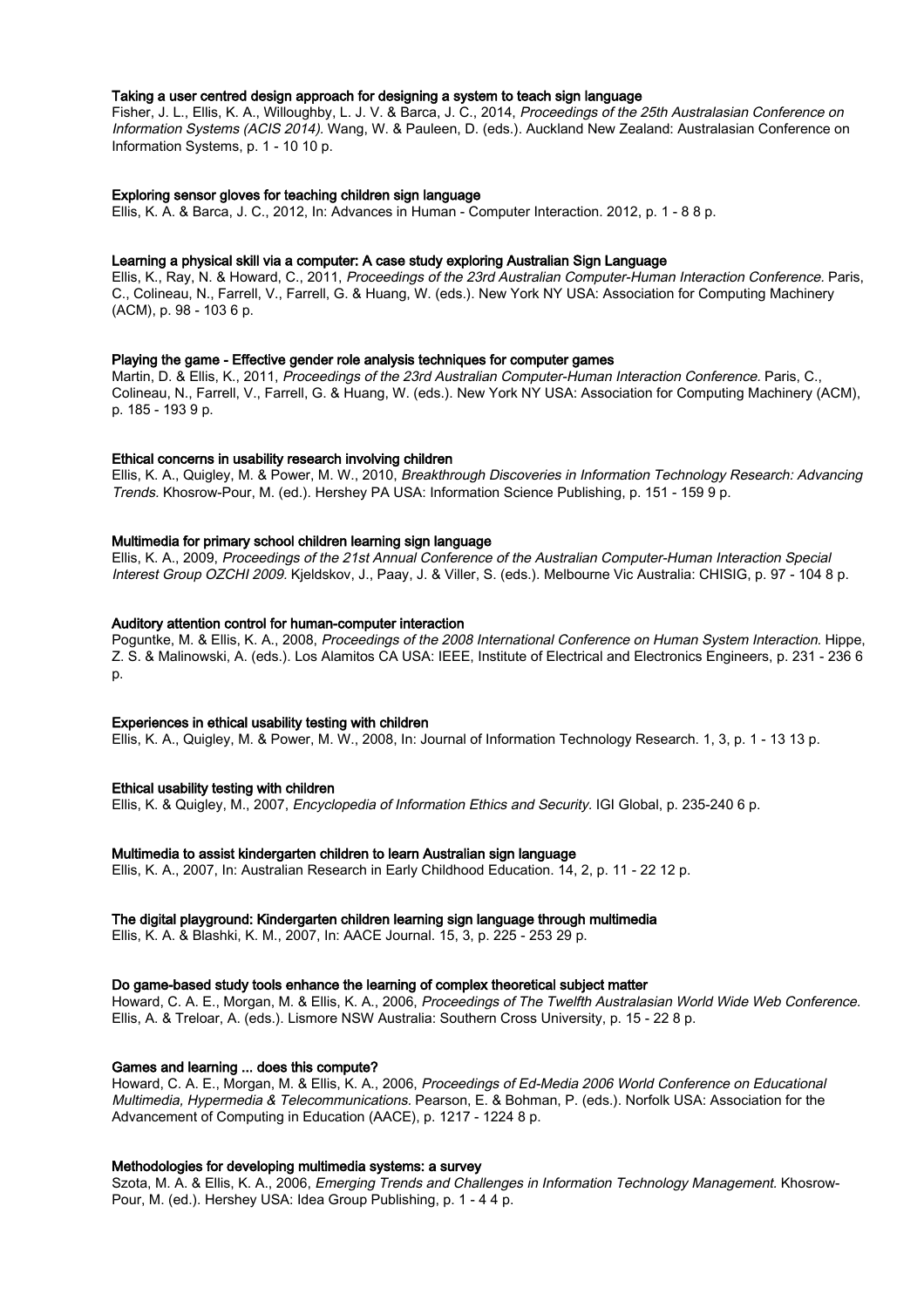## Tools for inclusive play: developing "Auslan for Kinder"

Ellis, K. A., 2005, Proceedings of the Third International Conference on Information Technology and Applications. He, X., Hintz, T., Piccardi, M., Wu, Q., Huang, M. & Tien, D. (eds.). Los Alamitos USA: IEEE Computer Society, p. 147 - 152 6 p.

#### Children, Australian sign language and the Web; the possibilities

Ellis, K. A. & Blashki, K. M., 2004, AusWeb X: The Challenge of Integration as the Web Moves into its Second Decade: Proceedings of The Tenth Australian World Wide Web Conference. Treloar, A. & Ellis, A. (eds.). Lismore NSW Australia: Southern Cross University, p. 281 - 287 7 p.

#### Children, sign language and multimedia: an ideal match

Ellis, K. A., Blashki, K. M. & Quigley, M., 2004, Innovations Through Information Technology: Proceedings of the 2004 Information Resources Management Association International Conference. Khosrow-Pour, M. (ed.). Hershey USA: Idea Group Publishing, p. 391 - 393 3 p.

## Mastering the metaphor: empowering the young child for independent computer use

Ellis, K. A. & Blashki, K. M., 2004, In: AACE Journal. 12, 4, p. 4438 - 4445 8 p.

#### Toddler techies: a study of young children's interaction with computers

Ellis, K. A. & Blashki, K. M., 2004, In: Information Technology in Childhood Education Annual. 2004, p. 77 - 96 20 p.

#### Multimedia metaphors for young children: TVM a case study

Ellis, K. A. & Blashki, K. M., 2003, Proceedings of the 2003 Information Resources Management Association International Conference (Information Technology and Organizations: Trends, Issues, Challenges and Solutions). Khosrow-Pour, M. (ed.). Hershey PA USA: Idea Group Publishing, Vol. 1. p. 127 - 129 3 p.

# Grants

#### Veski Inspiring Women Career Recovery Grant Ellis, K. 15/11/21 → 15/11/22

#### Collaborative clinical, technical and user-interface research to accelerate translation of an online visual test to diagnose bipolar disorder

Miller, S., Law, P. & Ellis, K. Department of Health (DH) (Victoria) 30/04/18 → 31/10/22

## Inclusive Gallery Experiences: Creating an Accessible Bendigo Art Gallery for Blind and Low Vision Visitors

Butler, M., Marriott, K., Ellis, K., Holloway, L. & Dziekan, V. Trustee for Helen Macpherson Smith Trust  $1/11/19 \rightarrow 30/04/22$ 

#### COVID-19: Pedagogical Opportunities for students' Online Inquiry-Based-Learning

Kidman, G., Ellis, K., Kewalramani, S. & Tan, H.  $1/10/20 \rightarrow 31/12/21$ 

Engaged Exchanges: Teaching and integrating inquiry learning in online environments Kidman, G., Tan, H., Kewalramani, S., Ellis, K., Rady, D., Kinnaird, N., Daujat, S. & Bourke, S. 27/10/20 → 10/12/20

## Making For All: reaching people with disabilities

Ellis, K., Crouch, L. & Senaratne, H. 1/04/20 → 22/09/20